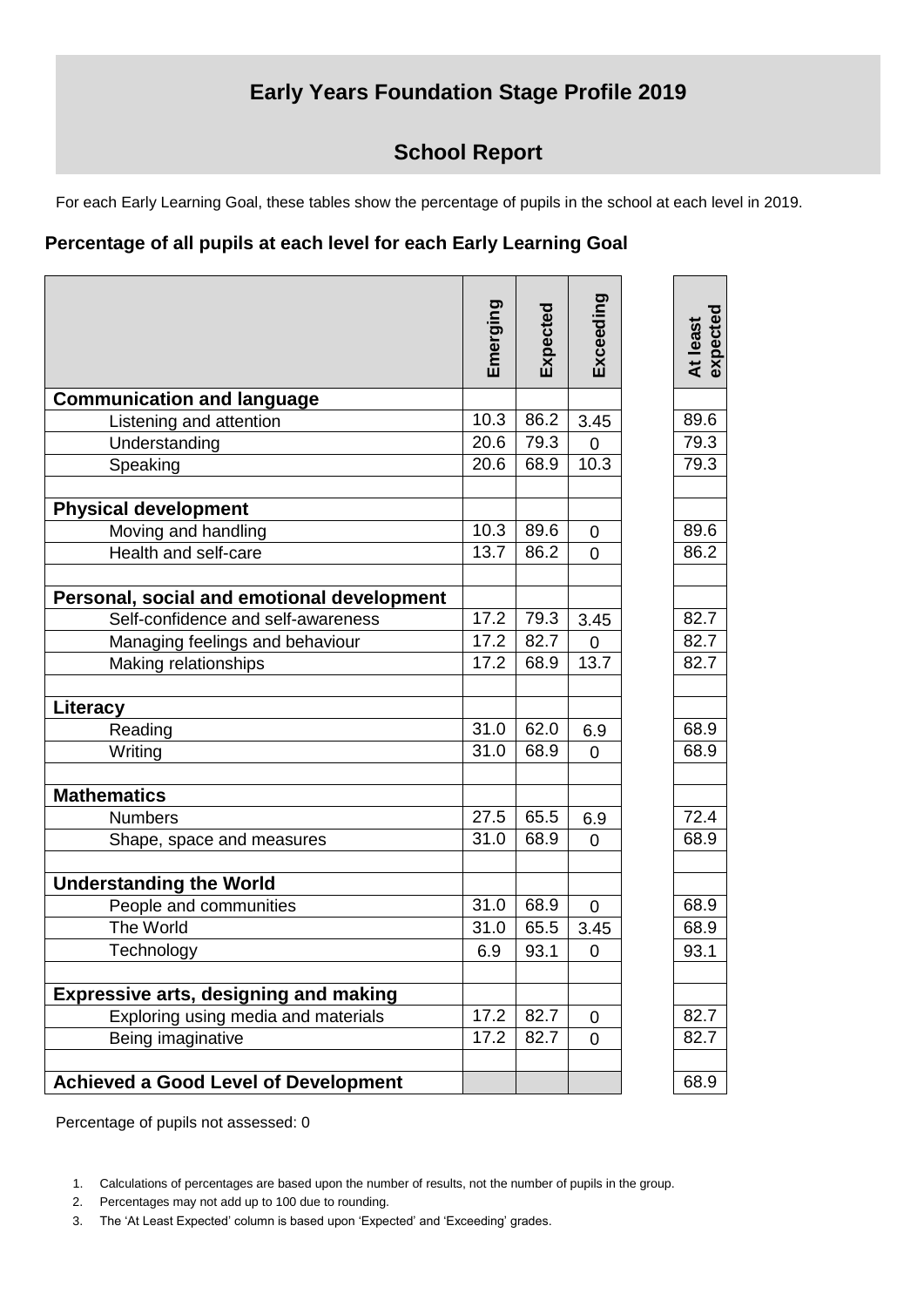| Percentage of boys at each level for each Early Learning Goal |
|---------------------------------------------------------------|
|---------------------------------------------------------------|

|                                              | Emerging | Expected | Exceeding      | expected<br>At least |
|----------------------------------------------|----------|----------|----------------|----------------------|
| <b>Communication and language</b>            |          |          |                |                      |
| Listening and attention                      | 25       | 66.6     | 8.33           | 75                   |
| Understanding                                | 41.6     | 58.3     | 0              | 58.3                 |
| Speaking                                     | 41.6     | 58.3     | 0              | 58.3                 |
| <b>Physical development</b>                  |          |          |                |                      |
| Moving and handling                          | 25       | 75       | 0              | 75                   |
| Health and self-care                         | 33.3     | 66.6     | 0              | 66.6                 |
|                                              |          |          |                |                      |
| Personal, social and emotional development   |          |          |                |                      |
| Self-confidence and self-awareness           | 41.6     | 58.3     | 0              | 58.3                 |
| Managing feelings and behaviour              | 41.6     | 58.3     | 0              | 58.3                 |
| Making relationships                         | 41.6     | 58.3     | 0              | 58.3                 |
|                                              |          |          |                |                      |
| Literacy                                     |          |          |                |                      |
| Reading                                      | 58.3     | 25       | 16.6           | 41.6                 |
| Writing                                      | 58.3     | 41.6     | 0              | 41.6                 |
|                                              |          |          |                |                      |
| <b>Mathematics</b>                           |          |          |                |                      |
| <b>Numbers</b>                               | 50       | 41.6     | 8.33           | 50                   |
| Shape, space and measures                    | 58.3     | 41.6     | 0              | 41.6                 |
|                                              |          |          |                |                      |
| <b>Understanding the World</b>               |          |          |                |                      |
| People and communities                       | 58.3     | 41.6     | $\mathbf 0$    | 41.6                 |
| The World                                    | 58.3     | 41.6     | 0              | 41.6                 |
| Technology                                   | 8.33     | 91.6     | 0              | 91.6                 |
|                                              |          |          |                |                      |
| <b>Expressive arts, designing and making</b> |          |          |                |                      |
| Exploring using media and materials          | 41.6     | 58.3     | $\overline{0}$ | 58.3                 |
| Being imaginative                            | 41.6     | 58.3     | 0              | 58.3                 |
|                                              |          |          |                |                      |
| <b>Achieved a Good Level of Development</b>  |          |          |                | 41.6                 |

Percentage of boys not assessed: 0

- 2. Percentages may not add up to 100 due to rounding.
- 3. The 'At Least Expected' column is based upon 'Expected' and 'Exceeding' grades.

<sup>1.</sup> Calculations of percentages are based upon the number of results, not the number of pupils in the group.